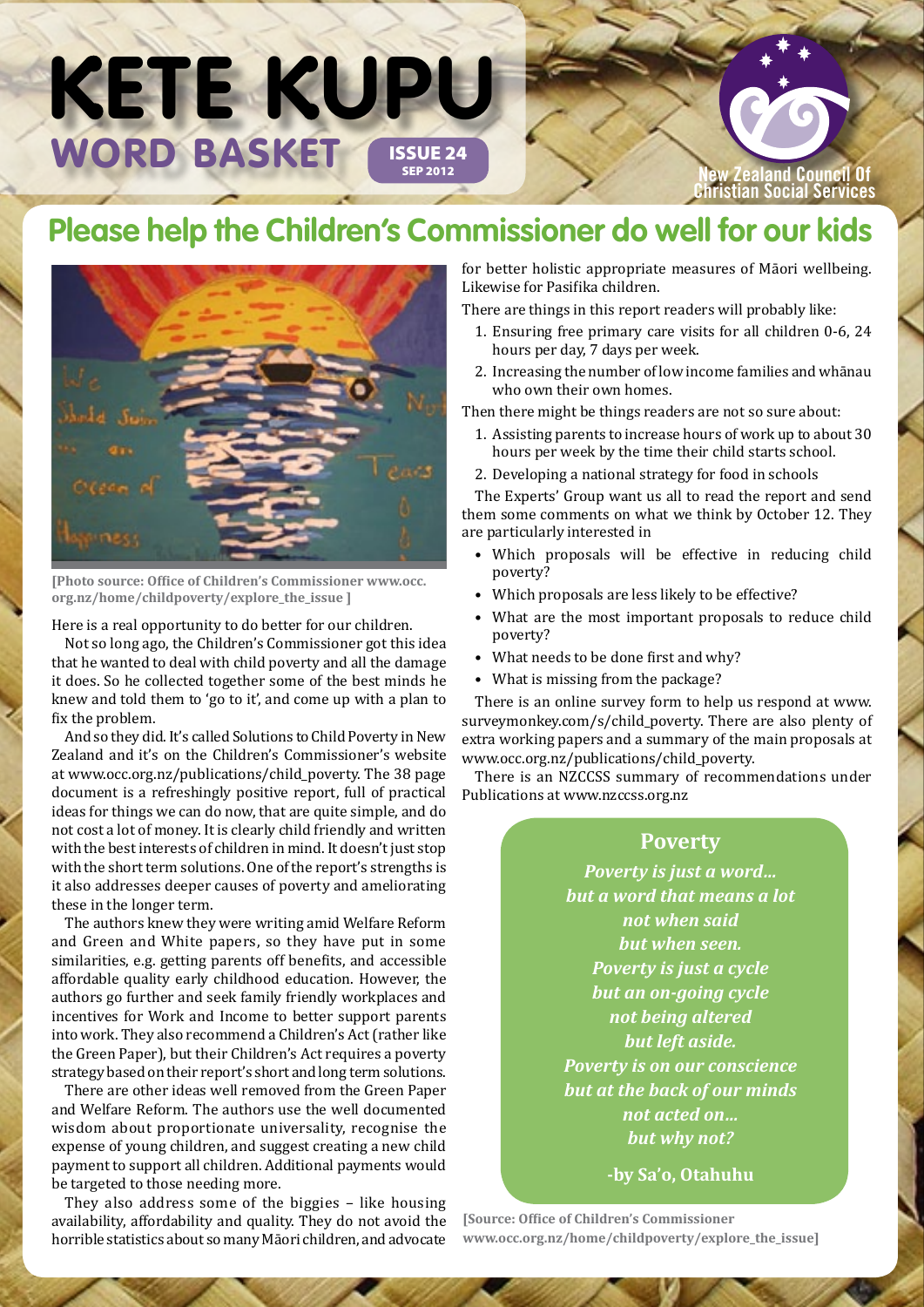| <b>Contents</b>                                                                                     |    |
|-----------------------------------------------------------------------------------------------------|----|
| Please help the Children's Commissioner do well for our kids                                        |    |
| Why Universal Child Support is not "Dopey"                                                          | 2  |
| <b>Liability or Citizen?</b>                                                                        | 3  |
| <b>Food in Schools</b>                                                                              | 3  |
| <b>Income Inequality Reaches New Heights</b>                                                        | 4  |
| The Impact of inequality on our mental health -                                                     |    |
| <b>Mental Health Awareness Week 8-14 October 2012</b>                                               | 4  |
| <b>Taking Action on Inequality - Things You Can Do</b>                                              | 5  |
| Publications about the importance of reducing inequality                                            | 5  |
| <b>Poor Quality Housing, Lack of Housing is</b><br><b>Making Our Children and Older People Sick</b> | 6  |
| <b>Energy Poverty and Asset Sales</b>                                                               | 6  |
| <b>Watch out for Burnout</b>                                                                        | 7  |
| <b>Quality of Care in Rest Homes Auditor General's Latest Report</b>                                | 8  |
| <b>Family Carers Policy - public submissions called for</b>                                         | 8  |
| <b>Conference Prize Helps Residents Rest Easy</b>                                                   | 8  |
| <b>Selwyn Centres - Word and Deed Going Together</b>                                                | 9  |
| <b>Funding available for community health projects</b>                                              | 9  |
| <b>Legislation and Submissions</b>                                                                  | 9  |
| Your feedback on Kete Kupu                                                                          | 10 |
| <b>Events</b>                                                                                       | 10 |
|                                                                                                     |    |

### **Why Universal Child Support is not "Dopey"**



**[Source: Office of Children's Commissioner [www.occ.org.nz/](http://www.occ.org.nz/home/childpoverty/explore_the_issue) [home/childpoverty/explore\\_the\\_issue](http://www.occ.org.nz/home/childpoverty/explore_the_issue) ]**

In the heat of a recent Parliament debate Prime Minister John Key dismissed as "dopey" the idea of paying a universal child benefit that would, by definition, go to children in the wealthiest as well poorest homes. In saying this, the PM was speaking for many of us, because it seems obvious that the best way to spend money on reducing poverty is to target it to those who need it most.

Wait a minute - surely the leading academics, policy advisers, advocates and business people on the Children's Commissioner's Experts Panel are not "dopey" people and they must have thought very hard about ways that child poverty can be reduced in this country? Indeed, many of them have devoted their entire careers to studying the best ways to help people get out of poverty.

What the experts have found is that universal benefits actually work better than targeted ones that seek to select the "most needy" or "worthy" of tax-funded support. That is to leave aside all debates about fairness, justice, equity and opportunity.

When the welfare systems of wealthy countries are compared, the countries that do best have "encompassing" welfare systems in which all citizens have access to benefits. One very helpful paper used by the Experts Panel shows the countries like Denmark, Finland and France that are more committed to universal forms of child support also achieve the biggest reductions in child poverty, while countries like NZ with highly targeted systems do worse.

The main reasons for this "paradox" of the inefficiency of targeting are that countries that use universal approaches avoid stigmatising the poor because everyone receives assistance. Universal child benefits also achieve a political buy-in because everyone benefits but the poorest benefit proportionately the most, exclusion errors (where people miss out on what they are entitled to and need) are reduced and the shared commitment means there is a willingness to increase budgets (i.e. through higher taxes).

You might want to voice your support for this approach, that isn't so "dopey" after all…

#### **References:**

**Child Poverty in OECD Countries: Lessons for Developing Countries, S. Kidd, 2012. [www.developmentpathways.co.uk](http://www.developmentpathways.co.uk/news/pathways)** 

**"The Paradox of Redistribution and Strategies of Equality: Welfare State Institutions, Inequality and Poverty in the Western Countries". W. Korpi & J. Palme, 1998.** 

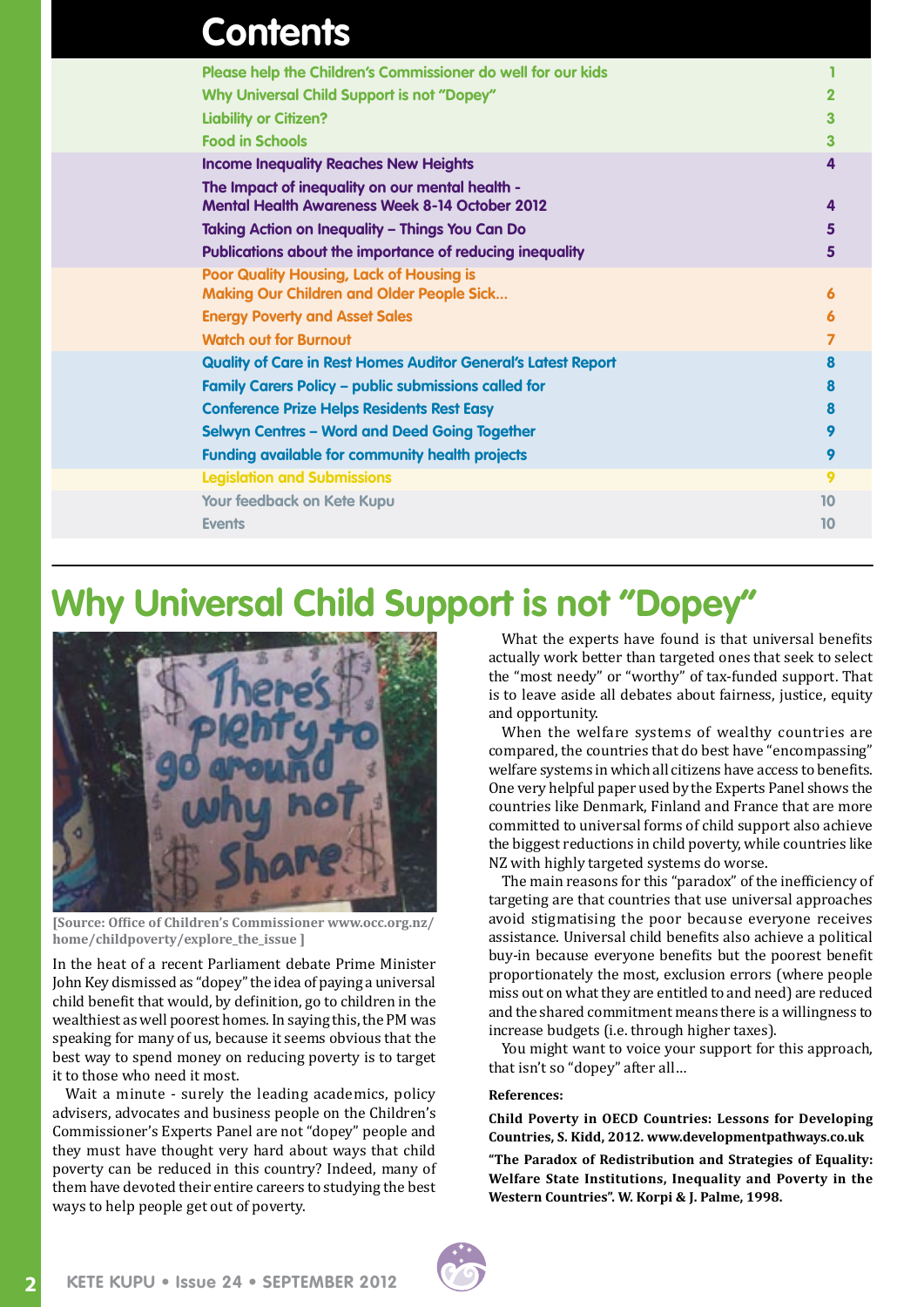### **Liability or Citizen? Welfare Reform**

A particularly nasty article in the September 13 Dominion Post begins "Young beneficiaries and people on an invalid's benefit are responsible for the majority of the \$78 billion cost of those currently on welfare…" (Cost of welfare for lifetime put at \$78b). The article went on to spell out the new investment approach to welfare and links to the latest welfare developments.

In the July 2012 issue of Kete Kupu we summarised welfare reform to date and the plans for future change. So what now? There are two "what nows", neither of which are really new announcements. First there is the legislation; the Social Security (Benefit Categories and Work Focus) Amendment Bill which was introduced on 17 September.

It includes actual changes to welfare payment rules and eligibility, and restructure of existing benefits into three new benefits. There's drug testing, together with social obligations for parents, work ability assessments, and potential for benefits to be stopped when warrants for arrest are not cleared promptly. Probably the most user- friendly information about the Bill's content and summary of reform generally is Paula Bennett's September 17 news release at www.beehive.govt.nz/release/second-stage-welfarereforms-introduced and the questions and answers at the bottom. Submissions are due on 1st November. Enthusiasts can find regulatory impact statements and other documents on the Ministry of Social Development website [www.msd.](http://www.msd.govt.nz) [govt.nz/](http://www.msd.govt.nz).

Then there is the new approach to welfare being spelled out. Government paid \$800,000 for an Australian firm Taylor Fry to do actuarial sums, and calculate "current client benefit liability" to be \$78.1 billion (MSD website, Newsroom, Taylor Fry valuation key findings and background facts, p.1). This new investment approach to welfare has unpalatable implications about how we think of human beings.

As Taylor Fry clearly show, once we get into the language of investment we also get into "assets" and "liabilities" which raises a question about how we value one another. People are citizens in democratic societies, and have rights and responsibilities which go with that role. The welfare reform language suggests our value is associated with our market economic role; i.e. we are liabilities if we cost the state money and, by implication, assets if we do not.

Sure enough, Minister Benefit says "taxpayers spend \$22 million a day on welfare payments and want to know we're managing the needs of individuals as well as the costs of this system" (Press Statement 12 September 2012). So if you cost taxpayer money you are in the liability camp, and if you pay tax you get to be an asset. It's then not a big jump to suggest people, who theoretically pay large amounts of tax, like the Westpac CEO who receives over \$5 million per annum are our biggest assets. NZCCSS is not keen on the morality of where all this is going. It is obnoxious to think of our invalids as liabilities. Looked at in this way, the Government would label superannuitants as our biggest "liabilities."

Children are in the cross- over camp either as (a) investments who will be future economic units delivering goods and services or (b) liabilities, as in reasons for people to get the DPB and cost taxpayers an Awful Lot of Money. Of course, this takes us right back to the legislative part of welfare reform. If we make sure those beneficiary children go to early childhood education and get their immunisations etc, they are less likely to become "liabilities" in the future.

#### **Components of social assistance expenses in 2011 and 2016**



**Source: The Treasury, Budget Economic and Fiscal Update 2012 p.31.** 

### **Food in Schools**

A recent Campbell Live news clip portrayed the stark reality of kids' schools lunches for kids coming from low income families. It highlights the debate about how poverty and inequality impacts on children's learning. In their 2011 report, the Child Poverty Action Group put it simply "there is a now a great deal of evidence that a good breakfast improves children's educational outcomes including test scores, as well as their school attendance and classroom behaviour" (Hunger For Learning: Nutritional Barriers to Children's Education [www.cpag.org.nz/resources](http://www.cpag.org.nz/resources)/). The debate about parental responsibility and the logistics and practicalities of providing a good breakfast for kids in lowdecile schools distracts from the urgency that is required

– the right of children to food and the damage that poor nutrition is doing to them. Providing breakfast on its own is not a magic solution but it is clear the current fruit in schools and charity-based programmes are not sufficient to meet the extent of need.

A community development approach to meeting the breakfast in schools issue will require that schools, social services, churches and other community groups take the chance (supported by effective government funding) to respond and while feeding the kids, work with their communities to try and respond to the poverty and other social issues that leave kids without breakfast or a school lunch.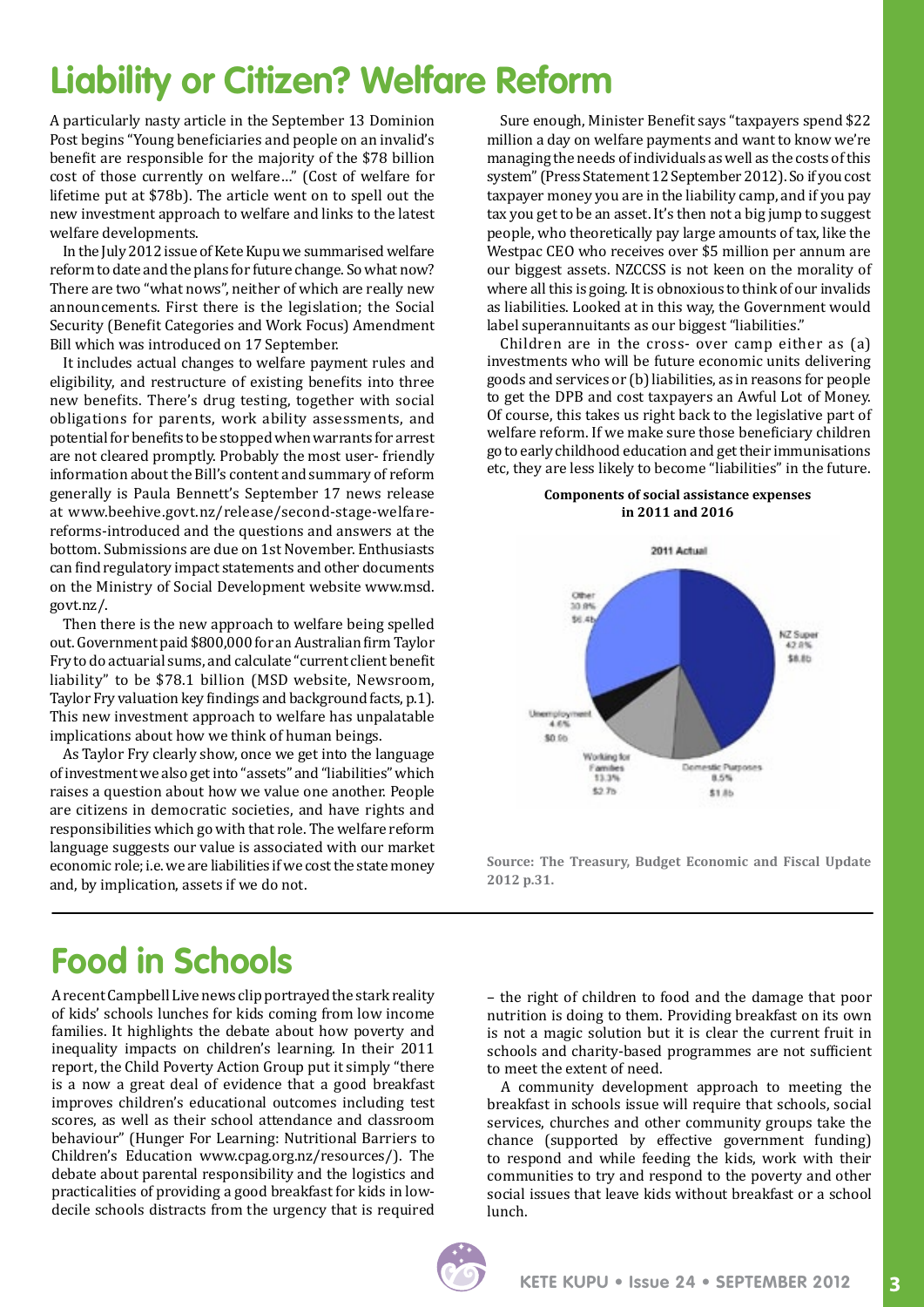# **CLOSER TOGETHER** WHAKATATA MAI

### **REDUCING INEQUALITIES**

### **Income Inequality Reaches New Heights**

Inequality is rising - this is the bad news that was contained in the latest MSD Household Incomes in New Zealand report released in August. Income inequality has hit a peak above any level measured since the early 1980s, when the data began being collected.

The highest income households are the only ones who

are doing better, while middle and low income households are going backwards. The divide between higher income earners and the rest has been anchored in. Another Treasury report shows that since 1988, after adjusting for inflation, the bottom 50% of income earners have not increased their incomes at all, while the top 10% of income earners have enjoyed large increases.

#### **Children Bear the Burden of Inequality**

The result of this income disparity is also documented in the MSD report, based on data from a longitudinal study of family incomes. It shows 16% of children in persistent poverty over a seven year period, with Maori (23%) and Pacific (29%) children even more likely to be in that situation.

This is the stark price of a generation of high inequality – a generation of children growing up in poverty. As the CTU points out, an effective income tax system and good public services are vital to ensuring everyone gets a fair income, because market incomes in NZ are now hugely unequal. The market alone does not provide.

**Read the Household Incomes Report: [www.msd.govt.](http://www.msd.govt.nz/about-msd-and-our-work/publications-resources/monitoring/household-incomes/index.html) [nz/about-msd-and-our-work/publications-resources/](http://www.msd.govt.nz/about-msd-and-our-work/publications-resources/monitoring/household-incomes/index.html) [monitoring/household-incomes/index.html](http://www.msd.govt.nz/about-msd-and-our-work/publications-resources/monitoring/household-incomes/index.html)** 

**Read the CTU Economic Bulletin [union.org.nz/](http://union.org.nz/economicbulletin138) [economicbulletin138](http://union.org.nz/economicbulletin138)** 

### **The Impact of inequality on our mental health - Mental Health Awareness Week 8-14 October 2012**

**[www.mentalhealth.org.nz](http://www.mentalhealth.org.nz)**

The Mental Health Foundation is calling on us to "take notice" during this year's Mental Health Awareness week. Taking time to become more mindful of the inequalities that literally prey on our minds would help.

One in five people live with some form of mental illness in New Zealand, which is more than twice the rate of more equal countries such as Spain, Germany and Japan. Māori have an even higher rate with close to one in three (29.5%) facing mental health problems. Depression, addictions and anxiety-related illnesses are more common in unequal societies where more people experience on daily basis the reality of missing out.

In New Zealand we face a very distressingly high rate of youth suicide and there is evidence of rising youth suicide rates that relate to deteriorating economic wellbeing and are associated with being raised in a family with low socioeconomic status. (www.closertogether.org.nz/inequality-innz/index-of-health-and-social-problems/mental-illness/).

The way we treat other people in our economic system is closely tied up with how we treat each other in other parts of our society. Reducing the gap between rich and poor and reducing poverty are hugely powerful ways to give hope to thousands of people in this country. Taxation is an efficient and organised way to share our wealth as a nation. Let those of us who have more also pay more and do this out of a sense of gratitude for the wellbeing that we are fortunate to enjoy and a desire that others should enjoy such wellbeing also.

So let's join the call for mindfulness - in learning to be



grateful for what we have, may we also learn to share with others out of a sense of gratefulness, so that we can all discover the hope that helps lead us out of despair.



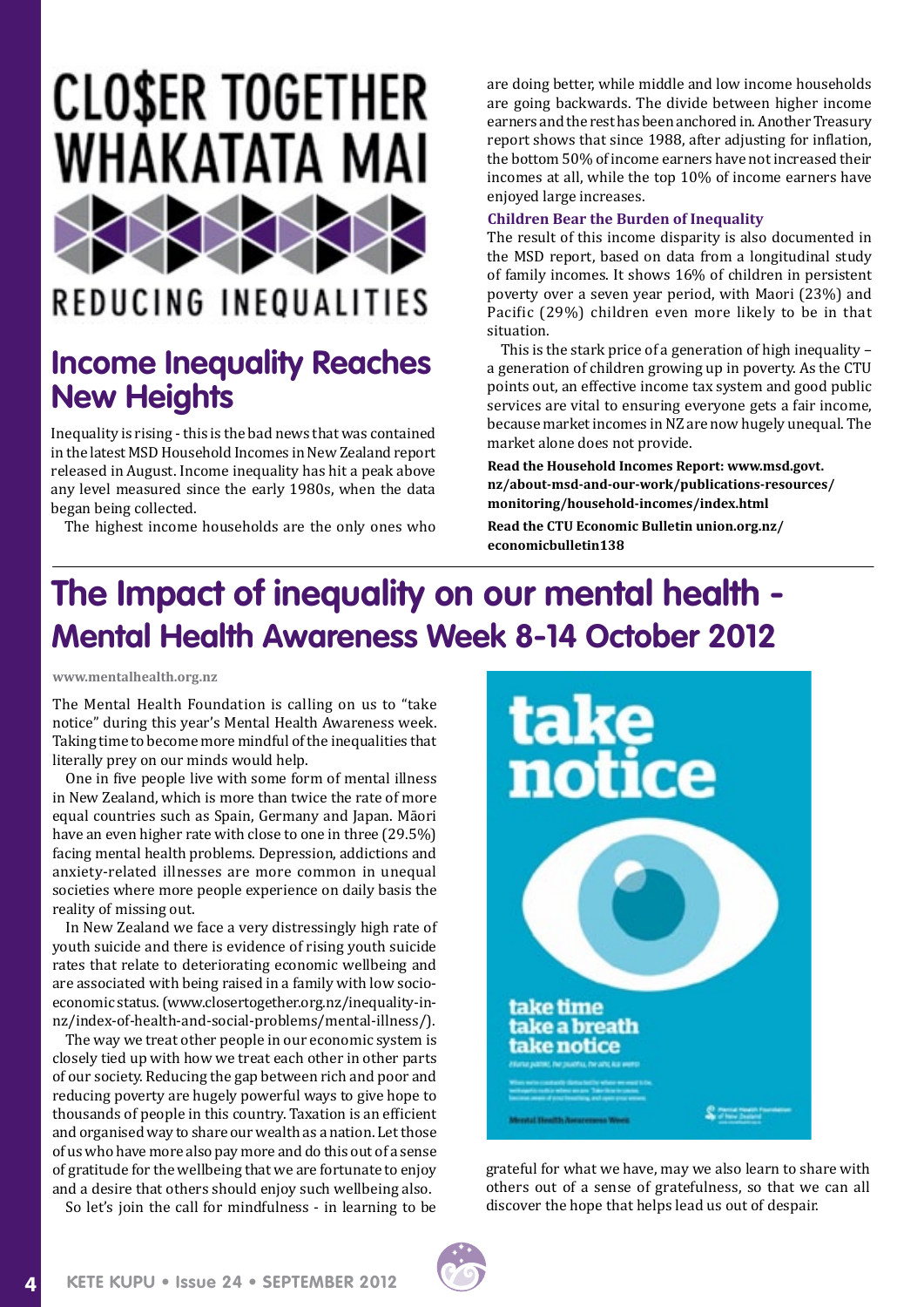# **Taking Action on Inequality – Things You Can Do**

For those of you who are convinced about the evidence and the justice of reducing inequality, here are some of the ways to contribute to reducing inequalities.



Living Wage - sign up your organisation, faith group, or school to the campaign for a Living Wage and support the principle of a minimum income to ensure the basic necessities of life for families: [www.livingwagenz.](www.livingwagenz.org.nz) [org.nz.](www.livingwagenz.org.nz)

**Time banking** – check out if there is a time bank in your region and get involved. If not, think about getting one going in your area [www.timebank.org.nz](http://www.timebank.org.nz)/. Explore other ways of saving and escape the interest trap such as Savings Pools at Living Economies [www.le.org.nz](http://www.le.org.nz)/



**Make a submission** on welfare and

child tax credit legislation that is before Parliament (see the Submissions & Legislation p.11).

**Child Poverty –Send in your comments** on the Children's Commissioner's Expert Panel Report on Solutions to Child Poverty due by 12th October (see article on Page 1)

**Get involved in a co-operative** – 2012 is International Year of the Cooperative and on 18th October in Wellington



there will be a public meeting to learn more about how cooperatives can help overcome social and economic inequality. Contact: [paul.barber@](mailto:paul.barber@nzccss.org.nz) [nzccss.org.nz](mailto:paul.barber@nzccss.org.nz)

**Follow us and Like us** on Facebook

CloserTogether, Twitter @CloserTogether and sign-up to our Closer Together Choice – the more sign-ups we have, the more this shows the support out there for action to reduce inequality



Closer Together Whakatata Mai reducing inequalities **CLOSER TOGETHER** WHAKATATA MAI **Cacacacaca REDUCING INFORMATIONS** 

**Get in touch with [others in your region:](http://www.closertogether.org.nz/take-action/)**

#### **CloserTogether Whakatata Mai contacts:**

http://www.closertogether.org.nz/take-action/regionalmeetings-and-networks/

Take action NOW

**Glid hand in** 

#### **ClosingTheGap contacts:**

http://www.closingthegap.org.nz/how-can-you-help/areagroups-and-coordinators/

#### **Christchurch Occupy**

[workersparty.org.nz/2012/09/14/occupy](http://workersparty.org.nz/2012/09/14/occupy)-christchurchwomyns-group/

**Go along to the public lecture Forums for the Future: Rich and Poor** - on the gap between rich and poor – and how to close it. Thursday 4th October 6.30 – 8pm, Soundings Theatre, Te Papa, Wellington

### **More ideas...**

**Read about more ideas to reduce income inequality on our website: http://www.closertogether.org.nz/ reduce-income-inequality/**

### **A couple of very good publications out of the UK are excellent resources for understanding why it is important reduce inequality.**





*Why Inequality Matters*  summarises the arguments and evidence for reducing inequality in a very readable 32 page-format. Read more on the Equality Trust website: [www.equalitytrust.](http://www.equalitytrust.org.uk/node/693) [org.uk/node/693](http://www.equalitytrust.org.uk/node/693)

If 32 pages is too long for you then try this snappy little 7-pager *Ten Reasons to Care About Economic Inequality*  published by the UK nef (new economics foundation) in 2011. As they say, it's all very well to talk about tackling poverty or improving social mobility, but the reality is that inequality lies at the heart of both these and other social issues.

[http://www.](http://www.neweconomics.org/publications/ten-reasons-to-care-about-economic-inequality) [neweconomics.org/](http://www.neweconomics.org/publications/ten-reasons-to-care-about-economic-inequality) [publications/ten](http://www.neweconomics.org/publications/ten-reasons-to-care-about-economic-inequality)[reasons-to-care](http://www.neweconomics.org/publications/ten-reasons-to-care-about-economic-inequality)[about-economic](http://www.neweconomics.org/publications/ten-reasons-to-care-about-economic-inequality)[inequality](http://www.neweconomics.org/publications/ten-reasons-to-care-about-economic-inequality)



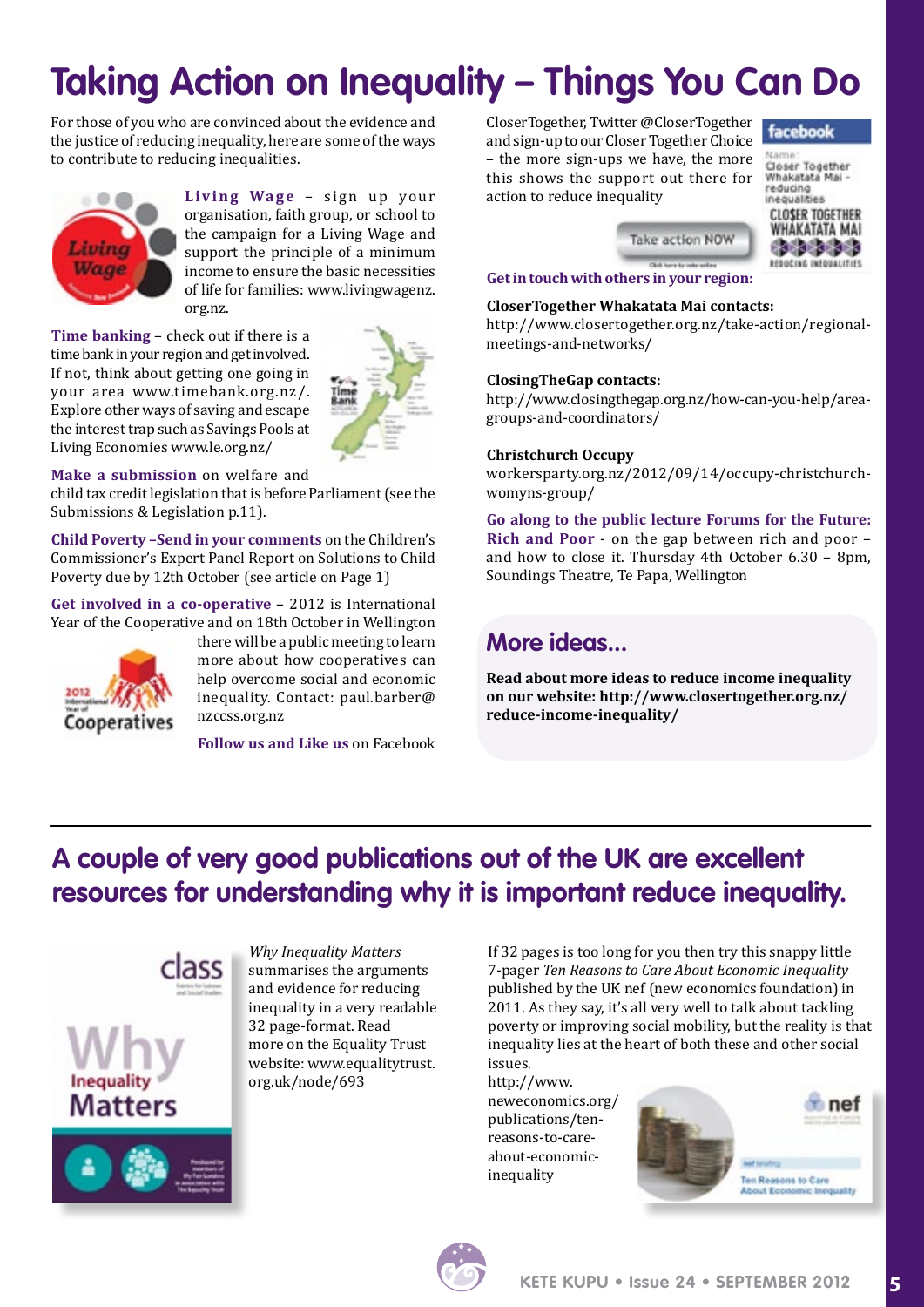### **Poor Quality Housing, Lack of Housing is Making Our Children and Older People Sick...**

…but the Government is still "thinking about it". The staggering lack of urgency around social housing continues. Presumably pre-occupied with selling off state assets, the government is not finding the time to invest in one the most urgent needs facing our communities – quality housing for people on low incomes.

South Auckland community workers from the Sisters of Mercy are outraged at the dozens of Housing NZ houses that stand empty and neglected in South Auckland while struggling families sleep in garages or in over-priced and poor quality boarding houses. The massive Hobsonville housing development in Auckland that was started in 2006 on the basis that 1,000 of the proposed 3,000 new homes would be either state rental units or affordable private rental or home ownership models. In the end a mere 17 Gateway homes were sold as affordable first homes to middle income families. Not a single state or NGO rental house has been built or is planned to be built. The Salvation Army in latest of a long line of excellent housing reports, has analysed the "political economy" that is behind this complete failure of housing policy to deliver what is so urgently needed by people on low-incomes.

There is no one single factor that has led to such an utterly dysfunctional housing market in this country, but if you listen only to the property development lobby, you are given the impression that local authorities and the provisions of the Resource Management Act are preventing them from developing more cheap land on the fringes of the large cities like Auckland.

Indeed, the government has already signalled that after taking a leisurely six months to look at the latest (of numerous recent) housing reports, this time from the

Productivity Commission (released in April), it will make changes to the Resource Management Act to make more residential land available in an effort to curb rising house prices.

The full response from the Government is not due out until late October, but it can only be hoped that they will address the other factors in the equation. Despite all the noise from developers, there is plenty of evidence of "land banking" where developers buy up property and then sit on it until the time is "right" for the best return on developing that land and to stop competitors obtaining it. In actual fact there is already enough land available within the existing limits of Auckland to build thousands of new homes.

The Government will have to take action to address the massive wealth inequality that has opened up a huge divide that has allowed "some Aucklanders to occupy larger and larger houses, while other Aucklanders live in more crowded houses and sheds, garages and caravans". Our tax system allows house prices to become overly inflated while at the same time billions of tax subsidies are needed for hundreds of thousands of low and middle income earners whose chances of ever owning a house are low and who must live in poor quality and over-priced rental housing provided by a dysfunctional private rental housing market.

It is important that the Government does not indulge in "cherry-picking" the recommendations it likes from various reports. The social and economic drivers that continue to define the housing crisis need to be addressed.

**Read the Salvation Army report "Adding it all up" here: [www.](http://www.salvationarmy.org.nz/research-media/social-policy-and-parliamentary-unit/housing) [salvationarmy.org.nz/research-media/social-policy-and](http://www.salvationarmy.org.nz/research-media/social-policy-and-parliamentary-unit/housing)[parliamentary-unit/housing](http://www.salvationarmy.org.nz/research-media/social-policy-and-parliamentary-unit/housing)/** 

### **Energy Poverty and Asset Sales**

There is a significant oversupply of electricity in New Zealand - so why aren't electricity prices dropping for retail consumers? One explanation comes via the news that Bluff aluminium smelter owners, multi-national corporation Rio Tinto, are trying to renegotiate the price of electricity for the smelter that uses 14% of New Zealand's total electricity supply. Wholesale customers like Rio Tinto, have leverage to bargain down prices, ordinary consumers don't - we just get to play musical chairs between the various energy companies and pay a higher price to prop up their profits. We have no choice but to buy electricity to live and to heat our homes. It is a basic right for all people to have access to affordable energy, yet many families can't afford the electricity they need. As Grey Power has pointed out, the way retail customers on low incomes try to get by is by turning heaters off, wrapping up in blankets, and even going to bed early to keep warm.

Another reason for high electricity prices is the government asset sales programme. The four government-owned power companies are busy preening themselves to woo investors with promises of large profits and high dividend returns. The mythical rigours of the market will most likely be visited onto ordinary consumers, as large customers like Rio Tinto drive

a hard bargain, so we can expect the trend of the past 20 years of energy prices will continue – retail prices increasing well ahead of industrial and commercial pricing (which in real terms haven't increased at all).

The Methodist Public Questions network is asking us to take a stewardship approach to power assets and that includes our water. When the debate becomes one about kaitiakitanga and stewardship rather than right to own and make a profit, our shared responsibility to care for each other and the resources for future of our land becomes clear. [www.methodist.org.nz/public\\_questions\\_network](http://www.methodist.org.nz/public_questions_network)



**6**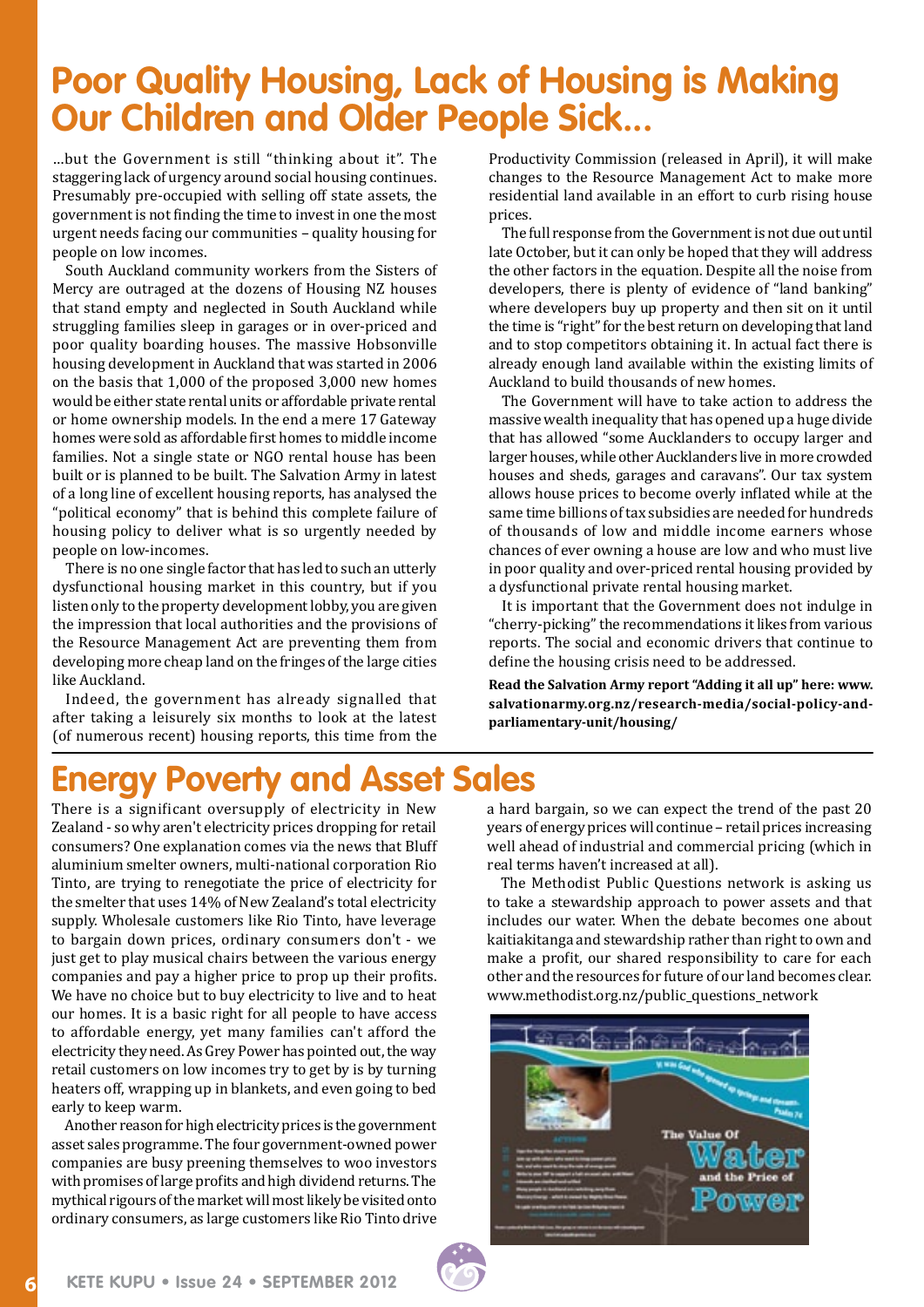# **Watch out for Burnout**

*"After the earthquakes many people just hunkered down. Many medical and counselling centres went quiet for months. Now we're seeing the emergence of longer term stress, manifesting in a broad range of symptoms that affect families and workplaces. Often people often feel exhausted and unequal to the extra responsibilities they carry."* Murray Win, Arahura Health Centre, Christchurch (Touchstone, September 2012)

Burnout is not nice, and it results from way too much stress. It does not respond to minor measures or resolutions to pull up the socks and carry on. Preventing it is vital and there are too many people at risk especially in Canterbury. It's hardly surprising really, and Kate Van Heugten from Canterbury University has confirmed what must be obvious. You have two years' worth of earthquakes. You have housing sagas and insurance sagas. You also have changed demands and expectations at work. In service organisations, the people who are seeking assistance are affected by earthquakes. But so are the staff. Stress reduces everybody's ability to cope. Burnout brings people to a standstill, when the body steps in and cries "enough".

Kate's work documents how stress is a biggie for too many frontline workers and managers in government and quasi government departments, non-government-organisations, health, mental health, child protection, justice, welfare, education and industry groups in Christchurch. Last year she published a book about stress in the service sector more generally: Van Heugten, K. (2011) Social Work Under Pressure: How to Overcome Stress, Fatigue and Burnout in the Workplace. London: Jessica Kingsley.

Service sector workers probably all know the signs: tiredness that isn't overcome by sleep and rest, infections, skin irritations, and stomach upsets. It's harder to think through problems and prioritise. We feel down or easily irritated; have difficulty sleeping, or want to sleep all the time; under or over eat; drink to excess; cry more; become more argumentative.

Work overload, dealing with on-going uncertainty including around funding, inadequate workspace, resource problems, poor social and professional support, people with more complex problems, staff members who have left have not been replaced, all don't help. In Canterbury, staff may have had little respite in the last two years and may be exhausted.

``In terms of causes, research has shown that it is factors in the organisation, rather than in the person, that lead to burnout. Factors that are implicated are not just high workloads. Workers are more likely to burn out in organisations where they experience lack of control over how they work, unreasonably tight regulations, and where they don't feel the organisation treats them with fairness and respect, or they feel disillusioned about the organisation's values" according to Van Heugten (Scoop 17 August 2012).

In the context of things like the earthquakes, restructures, and welfare reform, people's capacity for work is reduced, while demands on them increase. In is hardly surprising workers get exhausted and "may ultimately suffer burnout unless organisations take proper account of that. Practical support, coupled with respectful empathic communication, goes a long way in terms of retaining loyalty.''

Basic things people can do include:

- **1. Postpone major life changes–** e.g. try to avoid moving house or changing jobs until feeling better.
- **2. Resolve personal conflicts** it can help to talk to a neutral person to help.
- **3. Do some enjoyable things** allocate the time to do them.
- **4. Control that workload** avoid long hours and additional responsibilities. Small changes can make a difference. Avoid becoming overwhelmed by new commitments.
- **5. Get enough rest**
- **6. Exercise regularly** i.e. every day, even if it's just going for a walk.
- **7. Get some help** Talking to a friend, doctor, counsellor or trusted person can help relieve stress.

#### **For more info on stress and burnout:**

**Age concern** http://www.ageconcern.org.nz/health/ health-help/survival-strategies-carers **Small business owners / managers:** [www.](http://www.nzherald.co.nz/business/news/article.cfm?c_id=3&objectid=10816816) [nzherald.co.nz/business/news/article.cfm?c\\_](http://www.nzherald.co.nz/business/news/article.cfm?c_id=3&objectid=10816816) [id=3&objectid=10816816](http://www.nzherald.co.nz/business/news/article.cfm?c_id=3&objectid=10816816) **Ministry of Health** [www.health.govt.nz/yourhealth-](http://www.health.govt.nz/yourhealth-topics/mental-health/stress)

[topics/mental-health/stress](http://www.health.govt.nz/yourhealth-topics/mental-health/stress)

#### **Ministry of Business, Innovation and Employment (Department of Labour)**

[www.osh.dol.govt.nz/publications/stress/stress.asp](http://www.osh.dol.govt.nz/publications/stress/stress.asp)





**7**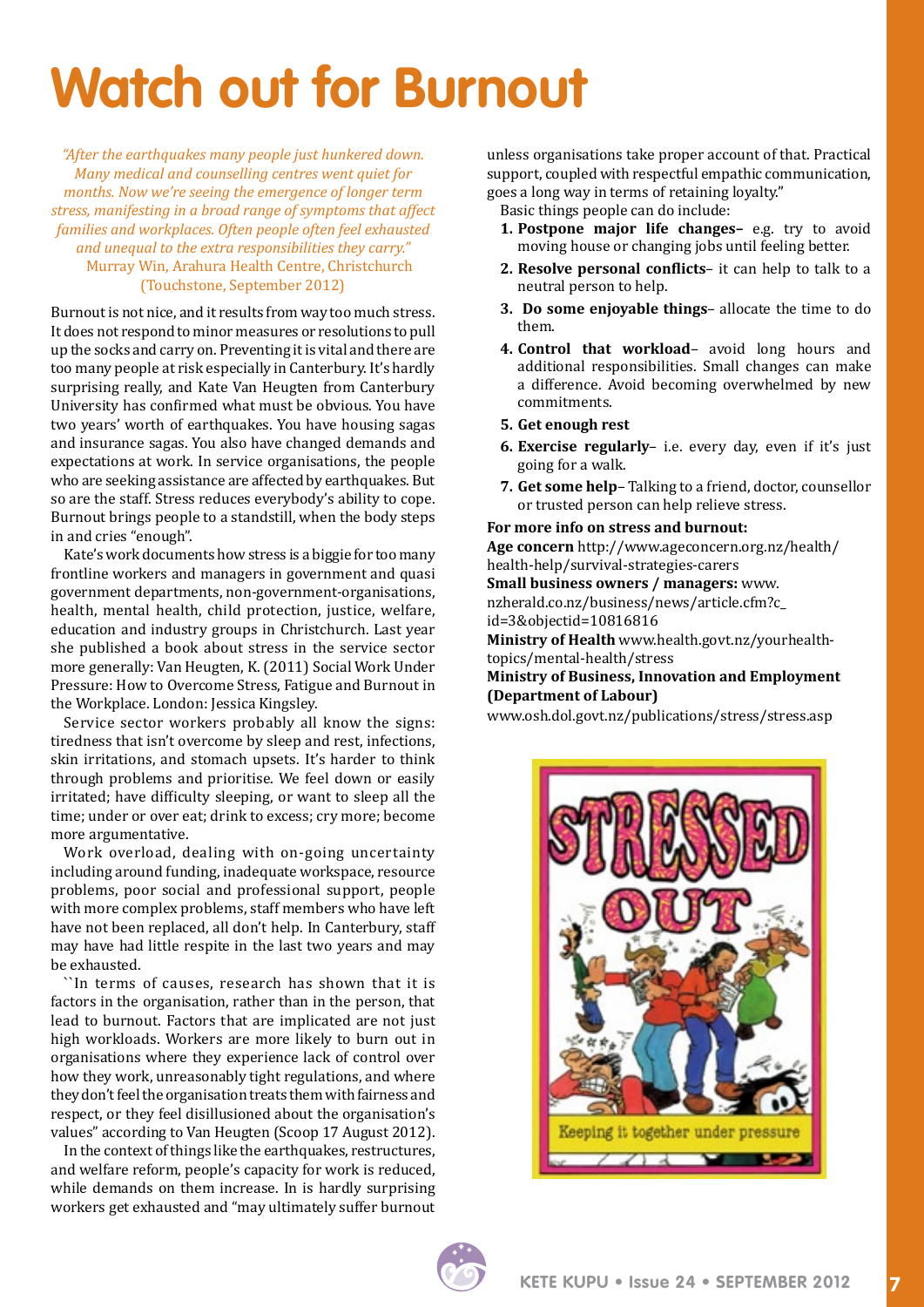### **Quality of Care in Rest Homes Auditor General's Latest Report**



The quality of audits and the process of certifying rest homes has improved over the past couple of years, says the Auditor-General, Lyn Provost. She is less certain about how these improvements actually translate into improved quality of care to rest home residents.

The Report follows up on a 2009 report (*"Effectiveness of arrangements to check the standard of services provided by rest homes"*) that was very

critical of the way the Ministry of Health was monitoring the quality of rest home audits. Since then a great deal of work has been done to streamline and improve the audit process and all the 2009 report's recommendations have been or are being implemented. Aged care providers are finding that the disruptive duplication of audits from DHBs and Ministry of Health has reduced considerably and there

is indeed more consistency between audit agencies in the way they approach the audits.

The Auditor-General surveyed rest homes, auditors, DHBs and clients as well as looking at the Health & Disability Commissioner's complaints and those surveys provided little evidence to suggest that there were significant problems with quality of care. The main recommendation arising out of this work was to recommend that audit processes focus more on the quality of the actual care that is being delivered (e.g. through more observation and interaction with residents and families) and less on the documentation of processes.

*Future Needs*: The OAG office will be focusing over the coming year on looking at the future needs of New Zealand's ageing population and how the public sector is planning to meet them. This work is planned to include exploring "the extent that older people's care and support services are integrated." We will be following this work with interest.

**Read the full Auditor-General's Report here: http://www.oag. govt.nz/2012/rest-home-services-follow-up**

### **Family Carers Policy – public submissions called for**

The Court of Appeal has ruled that family members for providing home and community support to disabled adults have the right to receive payment for this work. This means that the government's current policy of not paying certain family members to care for disabled adults needs to change. The Ministry of Health is asking for comment from the disability and carers' community about what form the payments should take.

Health Minister Tony Ryall commented that there are different views about this: "Some people say any approach that involves paying family caregivers – where they may become financially dependent on their adult children - will undermine family relationships and a disabled person's ability to live an everyday life. Others say the family carers know the needs of family best." Carers NZ has produced a very useful discussion document to help those thinking about the issue [\(www.carers.net.nz](www.carers.net.nz)).

A series of public workshops are being held in centres around the country. Details of these meetings, the consultation document: Consultation on Paying Family Carers to Provide Disability Support 2012, and questions and answers are available at [www.health.govt.nz/](www.health.govt.nz/familycarersconsult) [familycarersconsult.](www.health.govt.nz/familycarersconsult) You can make a submission by by email to [familycarersconsult@moh.govt.nz](mailto:familycarersconsult@moh.govt.nz) or in writing to Family Carers Consultation, Ministry of Health, PO Box 5013, Wellington 6145.

**Submissions close at 5pm on Tuesday November 6, 2012.**

### **Conference Prize Helps Residents Rest Easy**

At the NZCCSS Services to Older People conference in Wellington in March, Dr Rod Perkins, the Selwyn Foundation's General Manager for Research and Planning, won a draw for a top-of-the-range, lift-recliner chair ([nzccss.](http://nzccss.org.nz/site/page.php?page_id=304) [org.nz/site/page.php?page\\_id=304](http://nzccss.org.nz/site/page.php?page_id=304)). The ChairWorks Electric Lift-Recliner chair was supplied by Salamander Enterprises Ltd, who exhibited at the conference and it has found a new home. To determine which of the Foundation's eleven care facilities in the Upper North Island would take delivery of the luxury item, an internal competition was held. Staff and residents alike were keen to take part, submitting a total of 55 entries.

Activities Coordinator, Sashi Singh, won the contest for Caswell rest home at Selwyn Village, Point Chevalier, with her winning tie-breaker, in which she praised the chair as "a 'bed' for our activities lounge that still allows unwell residents to take part in activities."

**Caswell House resident, Mary 'Bubs' Johnson, is pictured enjoying the new chair with (from left to right): Sashi Singh, Jenny McIsaac (Manager, Caswell House) and Dr Rod Perkins. The Selwyn Foundation appreciates the generosity of Salamander for providing the chair.**



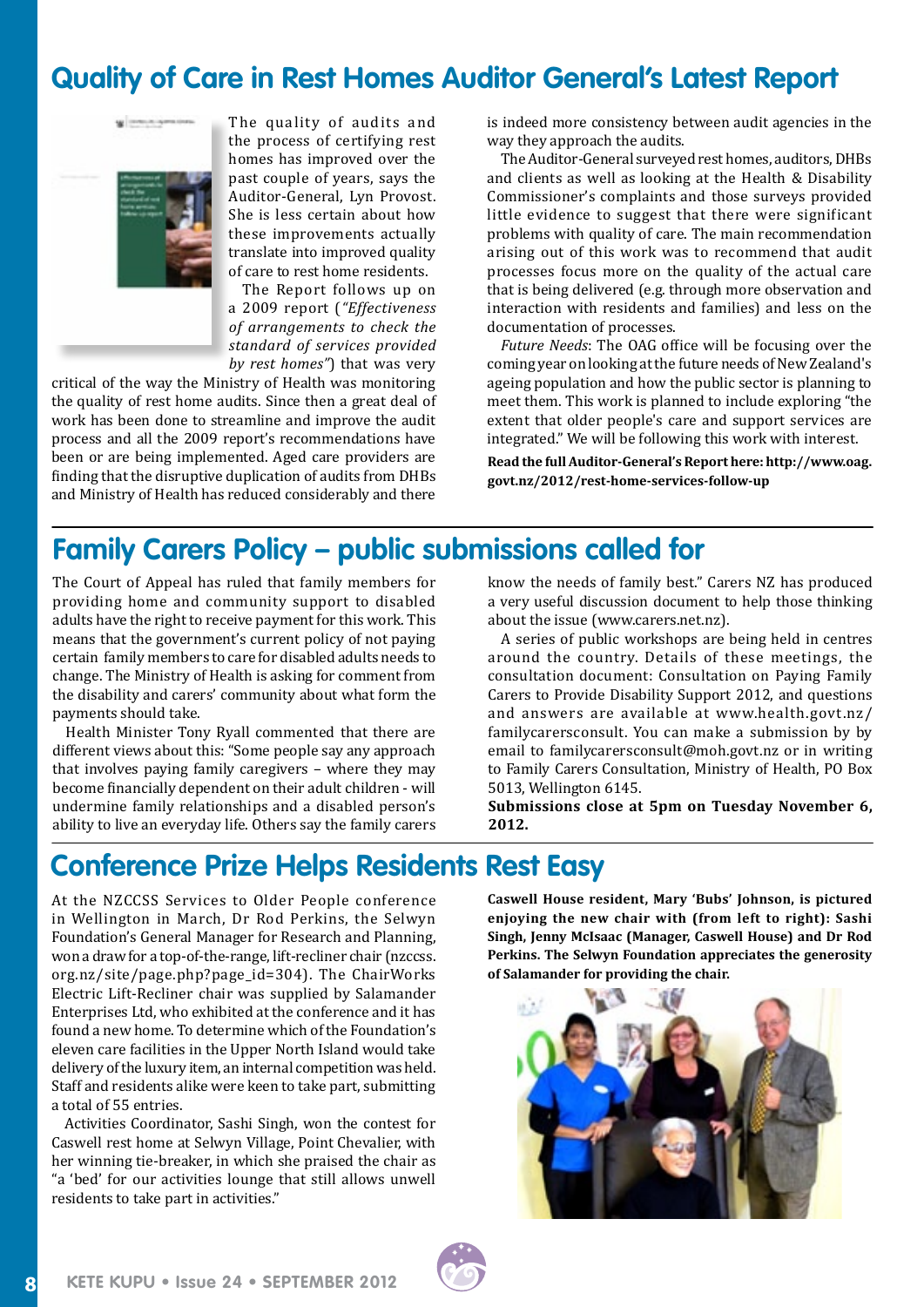### **Legislation and Submissions**

#### **Welfare Reform Bill**

The Social Security (Benefit Categories and Work Focus) Amendment Bill has been introduced into Parliament and referred to Select Committee. The Bill voted for by the NZ First Party supported the governing coalition parties ACT and United Future in this first vote. See our article on Page 3 for more information to support submissions on this Bill.

#### **Submissions close on 1st November 2012.**

[www.parliament.nz/en-NZ/PB/Legislation/Bills/5/2/](http://www.parliament.nz/en-NZ/PB/Legislation/Bills/5/2/a/00DBHOH_BILL11634_1-Social-Security-Benefit-Categories-and-Work-Focus.htm) [a/00DBHOH\\_BILL11634\\_1-Social-Security-Benefit-](http://www.parliament.nz/en-NZ/PB/Legislation/Bills/5/2/a/00DBHOH_BILL11634_1-Social-Security-Benefit-Categories-and-Work-Focus.htm)[Categories-and-Work-Focus.htm](http://www.parliament.nz/en-NZ/PB/Legislation/Bills/5/2/a/00DBHOH_BILL11634_1-Social-Security-Benefit-Categories-and-Work-Focus.htm) 

### **Child Tax Credit Bill**

A private member's bill with the title Income Tax (Universalisation of In-Work Tax Credit) Amendment Bill will come before Parliament in October. This Bill would change the current tax credit paid to all families with children, removing the discrimination against children in families without paid employment. It is a very specific way that vulnerable children can be helped. It is under the name of Green Party MP Catherine Delahunty but it will require support from Government MPs if it is to get past a first reading in Parliament, so that submissions can be heard.

Please contact MPs and ask them to support this bill to a first reading. Read the Bill online at: [www.parliament.nz/en-](http://www.parliament.nz/en-NZ/PB/Legislation/Bills/b/3/6/00DBHOH_BILL11565_1-Income-Tax-Universalisation-of-In-work-Tax-Credit.htm)[NZ/PB/Legislation/Bills/b/3/6/00DBHOH\\_BILL11565\\_1-](http://www.parliament.nz/en-NZ/PB/Legislation/Bills/b/3/6/00DBHOH_BILL11565_1-Income-Tax-Universalisation-of-In-work-Tax-Credit.htm) [Income-Tax-Universalisation-of-In-work-Tax-Credit.htm](http://www.parliament.nz/en-NZ/PB/Legislation/Bills/b/3/6/00DBHOH_BILL11565_1-Income-Tax-Universalisation-of-In-work-Tax-Credit.htm)

### **Selwyn Centres – Word and Deed Going Together**

**By Janice Sanders, The Selwyn Foundation** 

Visiting research professor and New Testament Scholar, Dr Darrell Bock, praised the value of the work being undertaken by Selwyn Centre coordinators during their annual conference held at Selwyn Village, Point Chevalier, Auckland.

Dr Bock addressed the conference which was attended by over seventy Selwyn Centre coordinators, volunteers and parish committee members, during his recent lecture tour of New Zealand. Professor of Spiritual Development and Culture at Dallas Theological Seminary in Texas, Dr Bock spoke about word and deed going together in faith, particularly when dealing with marginalised groups of people like the elderly.

"How the church steps into the community and serves in a variety of ways underscores its message about the gospel and how God cares for people," he said.

Part-funded by The Selwyn Foundation - one of New Zealand's largest charitable providers of residential care, independent retirement living and community services for older people - and operated in association with local Anglican parishes, the Selwyn Centres are for those over 65 of any religious or cultural background who may live alone or may be in need of friendship, help and support. Activities are run by a coordinator and a team of volunteers, who can also play an advocacy role and liaise with other service agencies on behalf of the guests attending.

### **Lobbying Disclosure Bill**

This Bill is before Parliament's Administration Select Committee and seeks to bring more transparency into lobbying activity in New Zealand. NZCoSS (NZ Council of Social Services) raised some concerns about the impact of the Bill on small NGOs because of broad definitions of paid lobbyists that would include most NGO CEOs, as well as overly onerous reporting of all forms of contact with MPs. The Green Party has issued a revised Q&A paper addressing those concerns.

See [www.councilofsocialservices.org.nz/](http://www.councilofsocialservices.org.nz/news/2012/09/05/lobbying) [news/2012/09/05/lobbying](http://www.councilofsocialservices.org.nz/news/2012/09/05/lobbying)-disclosure-bill-updated-qa/

#### **Submissions close on 5th October**

### **Paid Parental Leave Bill**

Extending paid parental leave will help families parents of new born babies spend their time where it is best spent – caring for their child.

Find out more and make a submission at 26 For Babies [26forbabies.org/resources/](http://26forbabies.org/resources).

#### **Submissions close on 5th October**

More than six hundred older adults of varying levels of independence and mobility currently attend one of over thirty Selwyn Centres in Greater Auckland, Whangarei or Thames each week. Loneliness can be a serious health issue for older people, and research indicates that social interaction with others directly influences general health. It can also bring psychological benefits, such as delaying the onset of dementia. The Foundation commits over \$400,000 per year to the Selwyn Centres, which are an effective means of delivering care and support to older people in the community.

**Read more about the Selwyn Centres online at: www.selwyncare.org.nz/12/selwyn-day-centres-for-olderpeople** 

### **Funding available for community health projects**

New Zealand organisations running programmes to improve the health and well-being of local communities are invited to apply for funding from the Medibank Community Fund (MCF). The MCF supports grassroots initiatives throughout New Zealand and Australia that encourage healthy eating, physical activity or community connectedness. Grants are allocated regionally and vary in value depending on the project. For the 2013 funding round, programmes must address at least one of three criteria: healthy eating, encouraging greater exercise or greater community connectedness.

**Applications are due by midday on 7 December 2012. Grants will be announced by 1 May. Find out more online from the Medibank Community Fund website**